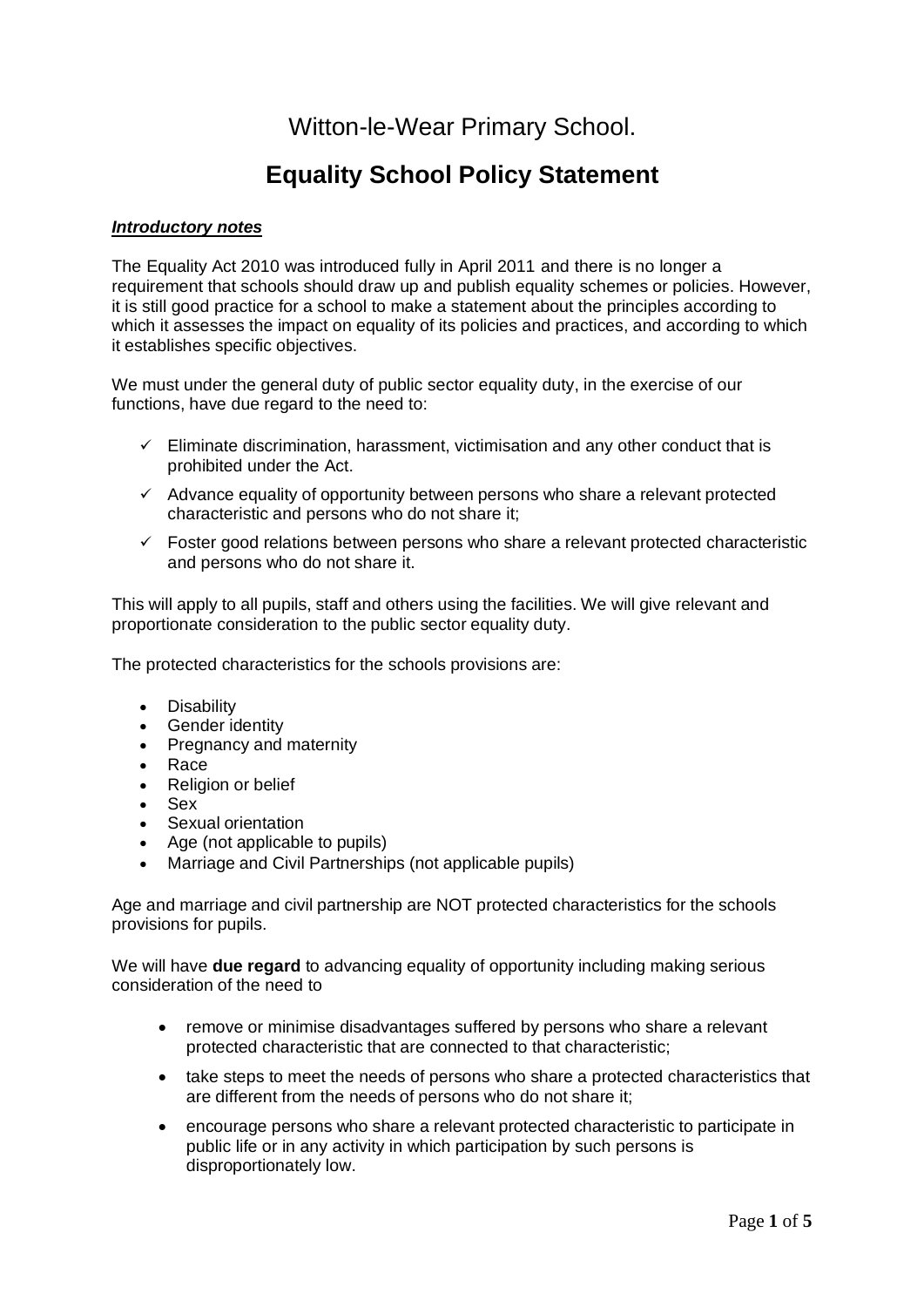We will take into account the six Brown principles of 'due regard'

- **awareness** all staff know and understand what the law requires
- **timeliness** implications considered before they are implemented
- **rigour –** open-minded and rigorous analysis, including parent/pupil voice
- **non-delegation –** the PSED cannot be delegated
- **continuous –** ongoing all academic year
- **record-keeping –** keep notes and records of decisions & meetings

We welcome the opportunity to be transparent and accountable. To this end we fulfil the specific duties of the Act by:

- $\checkmark$  publishing our equality information
- $\checkmark$  publishing our equality objectives

We aim to make the information accessible, easy to read and easy to find.

## *Legal framework*

We welcome our duties under the Equality Act 2010 to eliminate discrimination, advance equality of opportunity and foster good relations in relation to age (as appropriate), disability, gender reassignment, marriage and civil partnership, pregnancy and maternity, race, religion or belief, sex and sexual orientation.

We welcome our duty under the Education and Inspections Act 2006 to promote community cohesion.

We recognise these duties are essential to reflect international human rights standards as expressed in the UN Convention on the Rights of the Child, the UN Convention on the Rights of People with Disabilities, and the Human Rights Act 1998 and the Public Sector Equality Duties 2010.

# *Guiding principles*

In fulfilling the legal obligations cited above, we are guided by nine principles:

## **Principle 1: All learners are of equal value.**

We see all learners and potential learners, and their parents and carers, as of equal value.

# **Principle 2: We recognise and respect difference.**

Treating people equally (Principle 1 above) does not necessarily involve treating them all the same. Our policies, procedures and activities must not discriminate but must nevertheless take account of differences of life-experience, outlook and background, and in the kinds of barrier and disadvantage which people may face.

\*There are some areas where a school with a religious character can make exceptions on some certain prescribed grounds. These are discussed at the end of the document.

**Principle 3: We foster positive attitudes and relationships, and a shared sense of cohesion and belonging.**

We intend that our policies, procedures and activities should promote: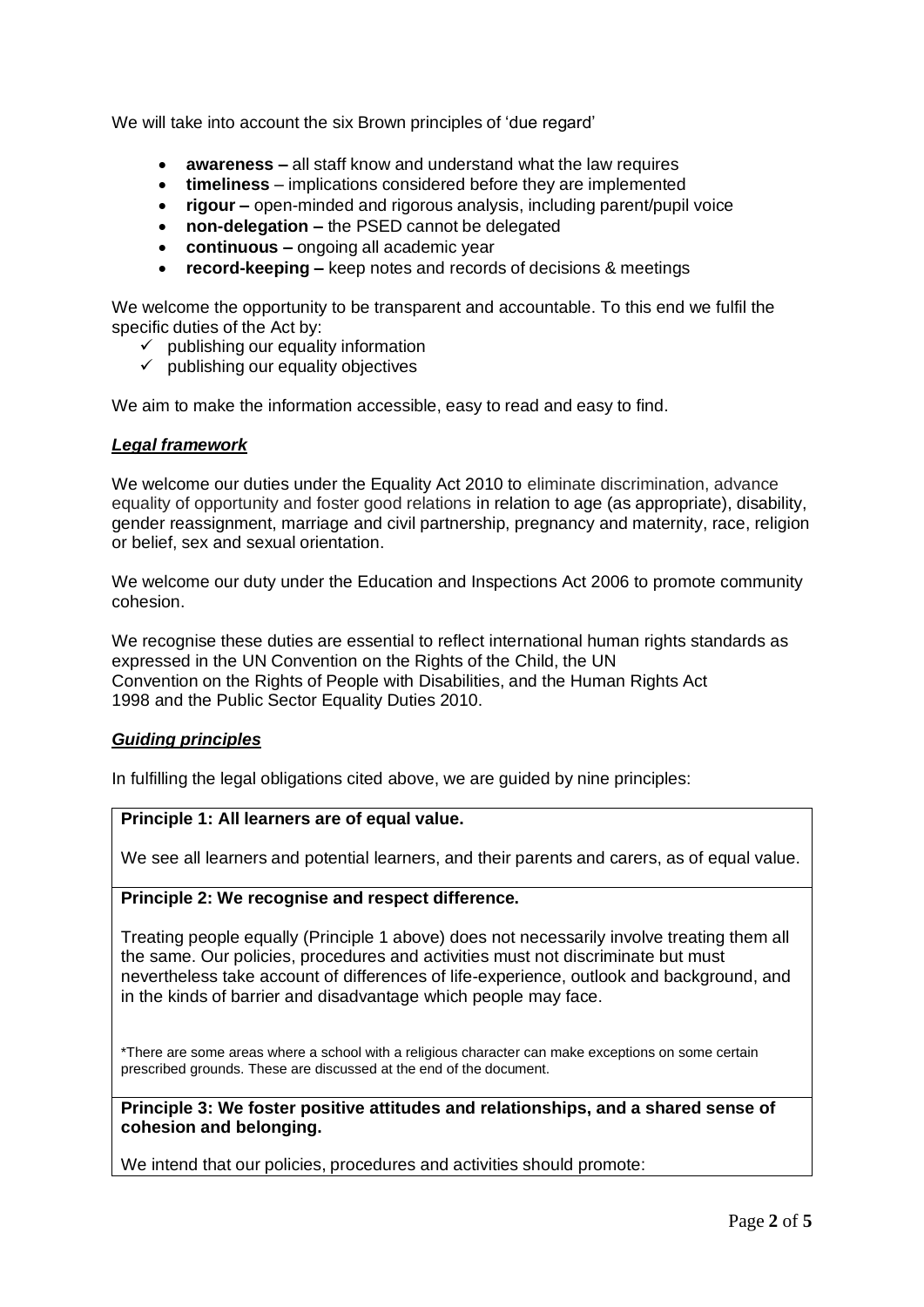- positive attitudes towards disabled people, good relations between disabled and non-disabled people, and an absence of harassment of disabled people
- positive interaction, good relations and dialogue between groups and communities different from each other in terms of ethnicity, culture, religious affiliation, national origin or national status, and an absence of prejudicerelated bullying and incidents
- mutual respect and good relations between boys and girls, and women and men, and an absence of sexual, homophobic and transphobic harassment.
- positive attitudes and understanding of those women pregnant or during maternity.

## **Principle 4: We observe good equalities practice in staff recruitment, retention and development**

We ensure that policies and procedures should benefit all employees and potential employees, for example in recruitment and promotion, and in continuing professional development.

\*There are some areas where a school with a religious character can make exceptions on some certain prescribed grounds. These are discussed at the end of the document.

## **Principle 5: We aim to reduce and remove inequalities and barriers that already exist**

In addition to avoiding or minimising possible negative impacts of our policies, we take opportunities to maximise positive impacts by reducing and removing inequalities and barriers that may already exist.

# **Principle 6: We consult and involve widely**

People affected by a policy or activity should be consulted and involved in the design of new policies, and in the review of existing ones. We consult and involve all sectors of the school community.

# **Principle 7: Society as a whole should benefit**

We intend that our policies and activities should benefit society as a whole, both locally and nationally, by fostering greater social cohesion, and greater participation in public life.

# **Principle 8: We base our practices on sound evidence**

We maintain and publish quantitative and qualitative information about our progress towards greater equality.

# **Principle 9: Objectives**

Every four years we formulate and publish specific and measurable objectives, based on the evidence we have collected and published. The objectives which we identify take into account national and local priorities and issues, as appropriate. We keep our equality objectives under review and report annually on progress towards achieving them.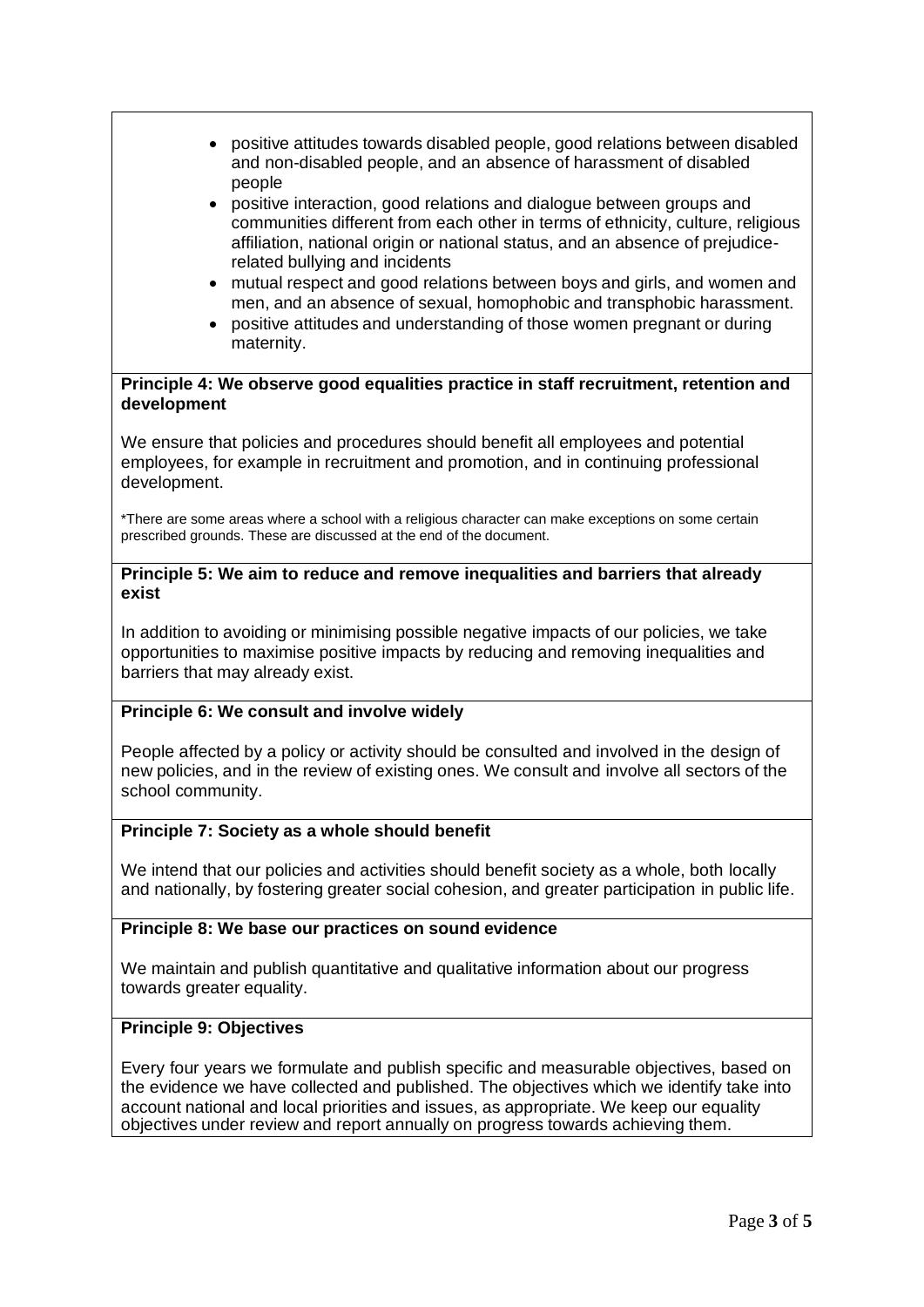# *The curriculum*

We keep each curriculum subject or area under review in order to ensure that teaching and learning reflect the nine guiding principles.

# *Ethos and organisation*

We ensure the guiding principles apply to the full range of our policies and practices, including those that are concerned with:

- pupils' progress, attainment and achievement
- pupils' personal development, welfare and well-being
- teaching styles and strategies
- admissions and attendance \*
- staff recruitment, retention and professional development \*
- care, guidance and support
- behaviour, discipline and exclusions
- working in partnership with parents, carers and guardians
- working with the wider community.

\*These items are discussed further at the end of the policy as there are exceptions for schools with a religious character.

## *Addressing prejudice and prejudice-related bullying*

The school is opposed to all forms of prejudice which stand in the way of fulfilling the legal duties.

There is guidance in the staff handbook on how prejudice-related incidents should be identified, assessed, recorded and dealt with

We take seriously the importance of recording the numbers, types and seriousness of prejudice-related incidents at our school and how they are dealt with. We also investigate potential patterns and trends of incidents.

## *Roles and responsibilities*

The governing body is responsible for ensuring that the school complies with legislation, and that this policy and its related procedures and action plans are implemented. An identified member of the governing body has a supporting role regarding the implementation of this policy.

The headteacher is responsible for implementing the policy; for ensuring that all staff are aware of their responsibilities and are given appropriate training and support; and for taking appropriate action.

All staff are expected to:

- promote an inclusive and collaborative ethos in their classroom
- respond to prejudice-related incidents that may occur
- incorporate the principles of this policy into the curriculum
- keep up-to-date with equalities legislation relevant to their work.